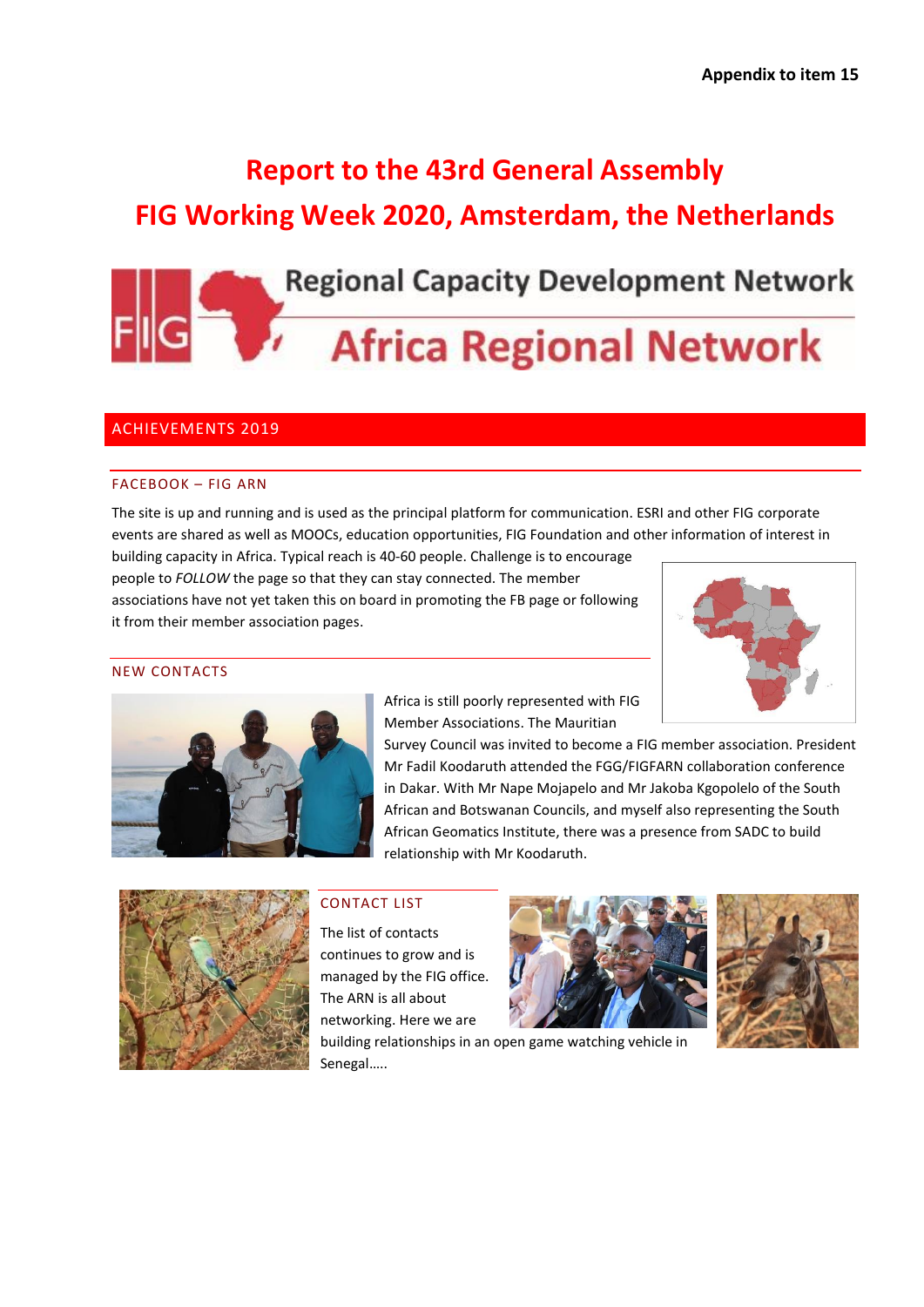#### LOGOS APPROVED

In the course of 2019 a range of logos were approved for use – it is necessary to have a range of different formats for use on various media platforms:





#### LEADERSHIP

The distributed leadership structure of the ARN lacked representation from North Africa. This has been rectified with the addition of contacts from Algeria in the person of Mr Brahim Baaziz.

## EVENTS

#### BREAKFAST MEETING AT FIG 2019 HANOI VIETNAM

The breakfast meeting reflected the distributed leadership structure and integration of YSN in the various regions in the form of the YS Africa Network (YSAN).

Reports were presented by J Whittal, Chair of ARN, D Dumashie, outgoing chair, and YSN international Vice Chair, Kwabena Asiama . Eldar Rubinov presented his work on "CORS in Africa: Developing Africa One CORS at a Time technical collaboration for the benefit of professionals, academics and member states". CORS in Africa and the development of AFREF are noted as areas in which the ARN would like to support. A brief survey was conducted to identify participant's views of the needs of those associated with the ARN in terms of capacity development. These are reported below.

#### DAKAR SENEGAL: COLLABORATIVE CONFERENCE WITH FGF IN NOVEMBER

The FGF graciously invited the ARN to partner with them and the host organisation, ONGES, in the FGF Universities Conference. A dedicated breakfast meeting mirrored those at the FIG conferences – here we promoted the ARN to francophone Africa. There were various presentations including from the YSAN. A rapid-fire networking opportunity encouraged participants to meet new people – it was difficult to get people to sit down again! A brief online survey using MENTIMETER was conducted to identify participant's views of the needs of those associated with the ARN in terms of capacity development at the upcoming meeting in Nigeria in July 2020.



The collaboration with the FGF showed that it is possible to overcome the barriers of language with good translation services and a willingness from organisers and participants. In Africa, it is important for the Anglophone and